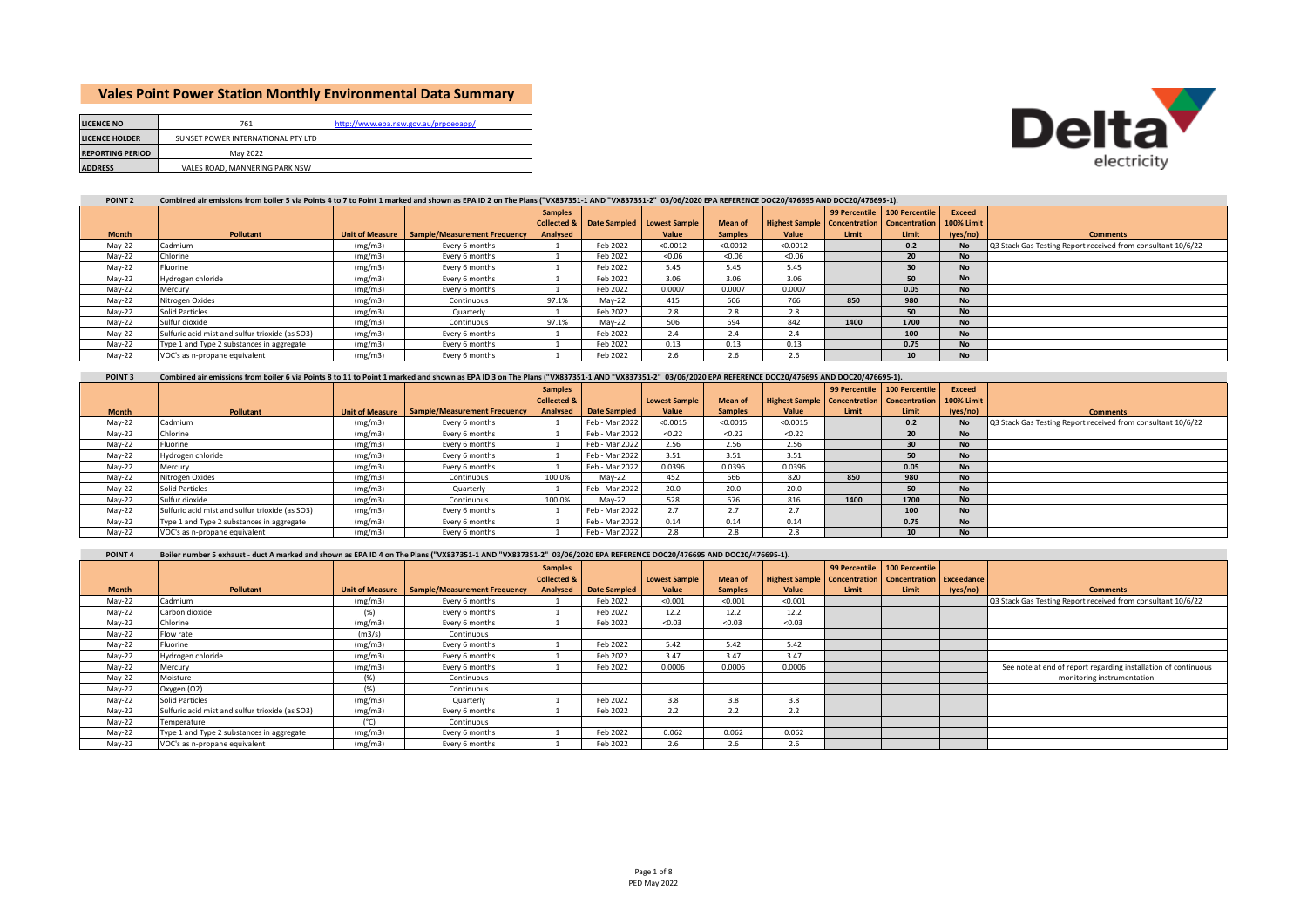| POINT <sub>5</sub> |                                           | Boiler number 5 exhaust - duct B marked and shown as EPA ID 5 on The Plans ("VX837351-1 AND "VX837351-2" 03/06/2020 EPA REFERENCE DOC20/476695 AND DOC20/476695-1). |                                                |                        |              |                      |                |                                                                      |       |                              |          |                                                                |  |
|--------------------|-------------------------------------------|---------------------------------------------------------------------------------------------------------------------------------------------------------------------|------------------------------------------------|------------------------|--------------|----------------------|----------------|----------------------------------------------------------------------|-------|------------------------------|----------|----------------------------------------------------------------|--|
|                    |                                           |                                                                                                                                                                     |                                                | <b>Samples</b>         |              |                      |                |                                                                      |       | 99 Percentile 100 Percentile |          |                                                                |  |
|                    |                                           |                                                                                                                                                                     |                                                | <b>Collected &amp;</b> |              | <b>Lowest Sample</b> | <b>Mean of</b> | <b>Highest Sample   Concentration   Concentration   Exceedance  </b> |       |                              |          |                                                                |  |
| <b>Month</b>       | Pollutant                                 |                                                                                                                                                                     | Unit of Measure   Sample/Measurement Frequency | Analysed               | Date Sampled | Value                | <b>Samples</b> | Value                                                                | Limit | Limit                        | (yes/no) | <b>Comments</b>                                                |  |
| May-22             | Cadmium                                   | (mg/m3)                                                                                                                                                             | Every 6 months                                 |                        | Feb 2022     | < 0.0011             | < 0.0011       | < 0.0011                                                             |       |                              |          | Q3 Stack Gas Testing Report received from consultant 10/6/22   |  |
| May-22             | Flow rate                                 | (m3/s)                                                                                                                                                              | Continuous                                     |                        |              |                      |                |                                                                      |       |                              |          |                                                                |  |
| May-22             | Mercury                                   | (mg/m3)                                                                                                                                                             | Every 6 months                                 |                        | Feb 2022     | 0.0007               | 0.0007         | 0.0007                                                               |       |                              |          |                                                                |  |
| May-22             | Moisture                                  |                                                                                                                                                                     | Continuous                                     |                        |              |                      |                |                                                                      |       |                              |          | See note at end of report regarding installation of continuous |  |
| May-22             | Oxygen (O2)                               |                                                                                                                                                                     | Continuous                                     |                        |              |                      |                |                                                                      |       |                              |          | monitoring instrumentation.                                    |  |
| May-22             | Solid Particles                           | (mg/m3)                                                                                                                                                             | Quarterly                                      |                        | Feb 2022     |                      |                | 1.4                                                                  |       |                              |          |                                                                |  |
| $May-22$           | Temperature                               |                                                                                                                                                                     | Continuous                                     |                        |              |                      |                |                                                                      |       |                              |          |                                                                |  |
| May-22             | Type 1 and Type 2 substances in aggregate | (mg/m3)                                                                                                                                                             | Every 6 months                                 |                        | Feb 2022     | 0.259                | 0.259          | 0.259                                                                |       |                              |          |                                                                |  |

| POINT <sub>6</sub> | Boiler number 5 exhaust - duct C marked and shown as EPA ID 6 on The Plans ("VX837351-1 AND "VX837351-2" 03/06/2020 EPA REFERENCE DOC20/476695 AND DOC20/476695-1). |  |  |  |  |
|--------------------|---------------------------------------------------------------------------------------------------------------------------------------------------------------------|--|--|--|--|
|                    |                                                                                                                                                                     |  |  |  |  |

|              |                                                 |               |                                                | <b>Samples</b>         |                     |                      |                |                                                             |       | 99 Percentile   100 Percentile |          |                                                                |
|--------------|-------------------------------------------------|---------------|------------------------------------------------|------------------------|---------------------|----------------------|----------------|-------------------------------------------------------------|-------|--------------------------------|----------|----------------------------------------------------------------|
|              |                                                 |               |                                                | <b>Collected &amp;</b> |                     | <b>Lowest Sample</b> | Mean of        | Highest Sample   Concentration   Concentration   Exceedance |       |                                |          |                                                                |
| <b>Month</b> | <b>Pollutant</b>                                |               | Unit of Measure   Sample/Measurement Frequency | Analysed               | <b>Date Sampled</b> | Value                | <b>Samples</b> | Value                                                       | Limit | Limit                          | (yes/no) | <b>Comments</b>                                                |
| May-22       | Cadmium                                         | (mg/m3)       | Every 6 months                                 |                        | Feb 2022            | < 0.0016             | < 0.0016       | < 0.0016                                                    |       |                                |          | Q3 Stack Gas Testing Report received from consultant 10/6/22   |
| May-22       | Carbon dioxide                                  | (96)          | Every 6 months                                 |                        | Feb 2022            | 10.6                 | 10.5           | 10.6                                                        |       |                                |          |                                                                |
| May-22       | Chlorine                                        | (mg/m3)       | Every 6 months                                 |                        | Feb 2022            | < 0.12               | < 0.12         | < 0.12                                                      |       |                                |          |                                                                |
| May-22       | Flow rate                                       | (m3/s)        | Continuous                                     |                        |                     |                      |                |                                                             |       |                                |          |                                                                |
| May-22       | Fluorine                                        | (mg/m3)       | Every 6 months                                 |                        | Feb 2022            | 5.49                 | 5.49           | 5.49                                                        |       |                                |          |                                                                |
| May-22       | Hydrogen chloride                               | (mg/m3)       | Every 6 months                                 |                        | Feb 2022            | 2.37                 | 2.37           | 2.37                                                        |       |                                |          |                                                                |
| May-22       | Mercury                                         | (mg/m3)       | Every 6 months                                 |                        | Feb 2022            | < 0.0008             | < 0.0008       | < 0.0008                                                    |       |                                |          | See note at end of report regarding installation of continuous |
| May-22       | Moisture                                        | (% )          | Continuous                                     |                        |                     |                      |                |                                                             |       |                                |          | monitoring instrumentation.                                    |
| May-22       | Oxygen (O2)                                     | (96)          | Continuous                                     |                        |                     |                      |                |                                                             |       |                                |          |                                                                |
| May-22       | <b>Solid Particles</b>                          | (mg/m3)       | Quarterly                                      |                        | Feb 2022            | 1.0                  | 1.0            | 1.0                                                         |       |                                |          |                                                                |
| May-22       | Sulfuric acid mist and sulfur trioxide (as SO3) | (mg/m3)       | Every 6 months                                 |                        | Feb 2022            | 2.6                  | 2.6            | 2.6                                                         |       |                                |          |                                                                |
| May-22       | Temperature                                     | $(^{\circ}C)$ | Continuous                                     |                        |                     |                      |                |                                                             |       |                                |          |                                                                |
| May-22       | Type 1 and Type 2 substances in aggregate       | (mg/m3)       | Every 6 months                                 |                        | Feb 2022            | 0.093                | 0.093          | 0.093                                                       |       |                                |          |                                                                |
| Mav-22       | VOC's as n-propane equivalent                   | (mg/m3)       | Every 6 months                                 |                        | Feb 2022            | 2.6                  | 2.6            | 2.6                                                         |       |                                |          |                                                                |

| POINT <sub>7</sub> | Boiler number 5 exhaust - duct D marked and shown as EPA ID 7 on The Plans ("VX837351-1 AND "VX837351-2" 03/06/2020 EPA REFERENCE DOC20/476695 AND DOC20/476695-1). |         |                                                |                        |              |               |                |                                                             |       |                              |          |                                                                |
|--------------------|---------------------------------------------------------------------------------------------------------------------------------------------------------------------|---------|------------------------------------------------|------------------------|--------------|---------------|----------------|-------------------------------------------------------------|-------|------------------------------|----------|----------------------------------------------------------------|
|                    |                                                                                                                                                                     |         |                                                | <b>Samples</b>         |              |               |                |                                                             |       | 99 Percentile 100 Percentile |          |                                                                |
|                    |                                                                                                                                                                     |         |                                                | <b>Collected &amp;</b> |              | Lowest Sample | <b>Mean of</b> | Highest Sample   Concentration   Concentration   Exceedance |       |                              |          |                                                                |
| <b>Month</b>       | Pollutant                                                                                                                                                           |         | Unit of Measure   Sample/Measurement Frequency | Analysed               | Date Sampled | Value         | <b>Samples</b> | Value                                                       | Limit | Limit                        | (yes/no) | <b>Comments</b>                                                |
| May-22             | Cadmium                                                                                                                                                             | (mg/m3) | Every 6 months                                 |                        | Feb 2022     | < 0.0011      | < 0.0011       | < 0.0011                                                    |       |                              |          | Q3 Stack Gas Testing Report received from consultant 10/6/22   |
| May-22             | Flow rate                                                                                                                                                           | (m3/s)  | Continuous                                     |                        |              |               |                |                                                             |       |                              |          |                                                                |
| May-22             | Mercury                                                                                                                                                             | (mg/m3) | Every 6 months                                 |                        | Feb 2022     | < 0.0007      | < 0.0007       | < 0.0007                                                    |       |                              |          |                                                                |
| May-22             | Moisture                                                                                                                                                            |         | Continuous                                     |                        |              |               |                |                                                             |       |                              |          | See note at end of report regarding installation of continuous |
| May-22             | Oxygen (O2)                                                                                                                                                         |         | Continuous                                     |                        |              |               |                |                                                             |       |                              |          | monitoring instrumentation.                                    |
| May-22             | Solid Particles                                                                                                                                                     | (mg/m3) | Quarterly                                      |                        | Feb 2022     |               | 5.5            | 5.5                                                         |       |                              |          |                                                                |
| May-22             | Temperature                                                                                                                                                         |         | Continuous                                     |                        |              |               |                |                                                             |       |                              |          |                                                                |
| Mav-22             | Type 1 and Type 2 substances in aggregate                                                                                                                           | (mg/m3) | Every 6 months                                 |                        | Feb 2022     | 0.0695        | 0.0695         | 0.0695                                                      |       |                              |          |                                                                |

| POINT <sub>8</sub> | Boiler number 6 exhaust - duct A marked and shown as EPA ID 8 on The Plans ("VX837351-1 AND "VX837351-2" 03/06/2020 EPA REFERENCE DOC20/476695 AND DOC20/476695-1). |  |
|--------------------|---------------------------------------------------------------------------------------------------------------------------------------------------------------------|--|

|              |                                                 |                        |                              | <b>Samples</b>         |                     |                      |                |                                                             |       | 99 Percentile 100 Percentile |          |                                                                |
|--------------|-------------------------------------------------|------------------------|------------------------------|------------------------|---------------------|----------------------|----------------|-------------------------------------------------------------|-------|------------------------------|----------|----------------------------------------------------------------|
|              |                                                 |                        |                              | <b>Collected &amp;</b> |                     | <b>Lowest Sample</b> | <b>Mean of</b> | Highest Sample   Concentration   Concentration   Exceedance |       |                              |          |                                                                |
| <b>Month</b> | Pollutant                                       | <b>Unit of Measure</b> | Sample/Measurement Frequency | Analysed               | <b>Date Sampled</b> | Value                | <b>Samples</b> | Value                                                       | Limit | Limit                        | (yes/no) | <b>Comments</b>                                                |
| May-22       | Cadmium                                         | (mg/m3)                | Every 6 months               |                        | Feb - Mar 2022      | < 0.0015             | < 0.0015       | < 0.0015                                                    |       |                              |          | Q3 Stack Gas Testing Report received from consultant 10/6/22   |
| May-22       | Carbon dioxide                                  | (% )                   | Every 6 months               |                        | Feb - Mar 2022      | 10.0                 | 10.0           | 10.0                                                        |       |                              |          |                                                                |
| May-22       | Chlorine                                        | (mg/m3)                | Every 6 months               |                        | Feb - Mar 2022      | < 0.16               | < 0.16         | < 0.16                                                      |       |                              |          |                                                                |
| May-22       | Flow rate                                       | (m3/s)                 | Continuous                   |                        |                     |                      |                |                                                             |       |                              |          |                                                                |
| May-22       | Fluorine                                        | (mg/m3)                | Every 6 months               |                        | Feb - Mar 2022      | 1.54                 | 1.54           | 1.54                                                        |       |                              |          |                                                                |
| May-22       | Hydrogen chloride                               | (mg/m3)                | Every 6 months               |                        | Feb - Mar 2022      | 6.40                 | 6.40           | 6.40                                                        |       |                              |          |                                                                |
| May-22       | Mercury                                         | (mg/m3)                | Every 6 months               |                        | Feb - Mar 2022      | < 0.0007             | < 0.0007       | < 0.0007                                                    |       |                              |          | See note at end of report regarding installation of continuous |
| May-22       | Moisture                                        | (% )                   | Continuous                   |                        |                     |                      |                |                                                             |       |                              |          | monitoring instrumentation.                                    |
| May-22       | Oxygen (O2)                                     | (% )                   | Continuous                   |                        |                     |                      |                |                                                             |       |                              |          |                                                                |
| May-22       | <b>Solid Particles</b>                          | (mg/m3)                | Quarterly                    |                        | Feb - Mar 2022      | 3.0                  | 3.0            | 3.0                                                         |       |                              |          |                                                                |
| May-22       | Sulfuric acid mist and sulfur trioxide (as SO3) | (mg/m3)                | Every 6 months               |                        | Feb - Mar 2022      | 3.1                  | 3.1            | 3.1                                                         |       |                              |          |                                                                |
| May-22       | Temperature                                     | $(^{\circ}C)$          | Continuous                   |                        |                     |                      |                |                                                             |       |                              |          |                                                                |
| May-22       | Type 1 and Type 2 substances in aggregate       | (mg/m3)                | Every 6 months               |                        | Feb - Mar 2022      | 0.049                | 0.049          | 0.049                                                       |       |                              |          |                                                                |
| $May-22$     | VOC's as n-propane equivalent                   | (mg/m3)                | Every 6 months               |                        | Feb - Mar 2022      | < 3.05               | < 3.05         | < 3.05                                                      |       |                              |          |                                                                |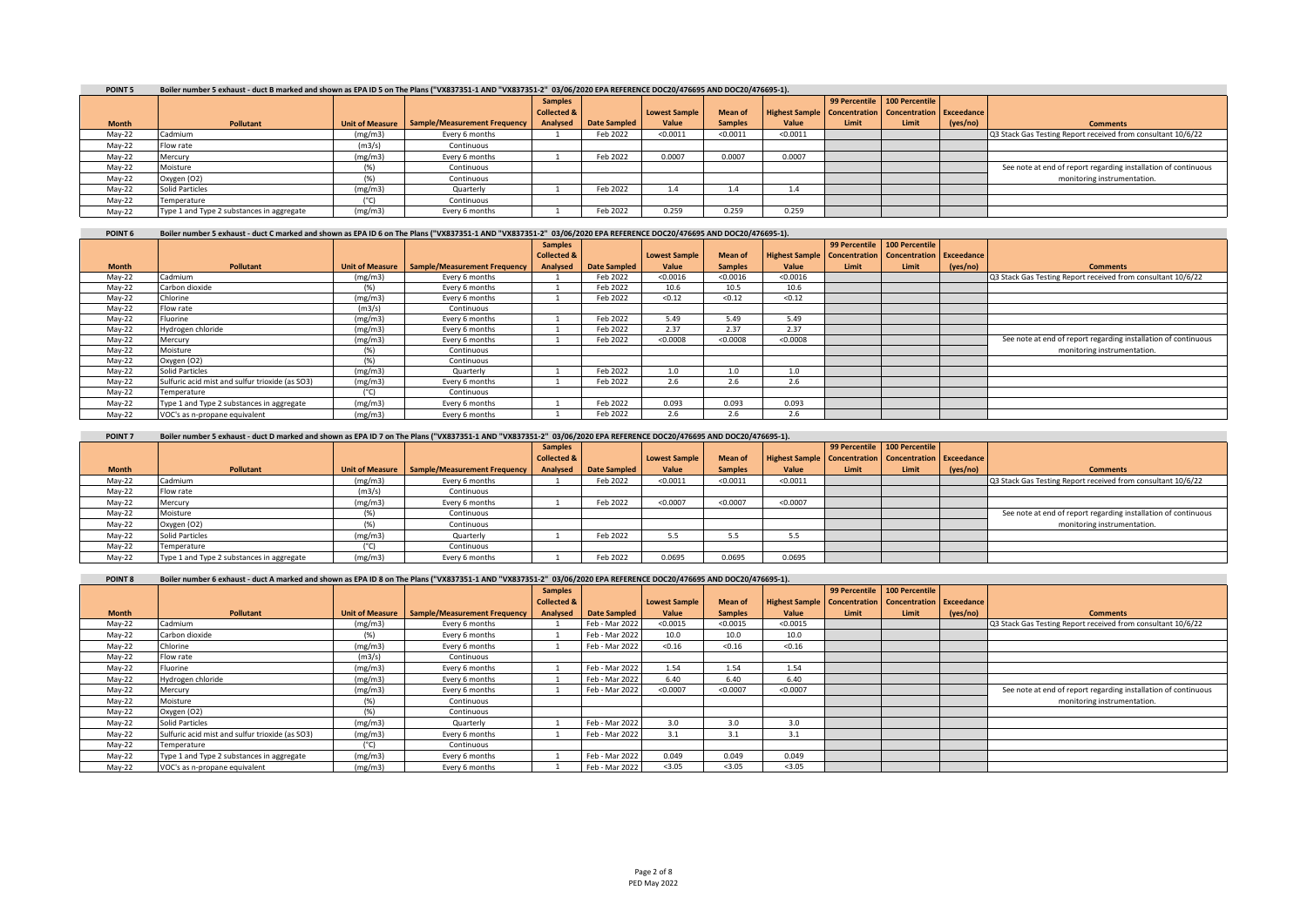| POINT <sub>9</sub> |                                           | Boiler number 6 exhaust - duct B marked and shown as EPA ID 9 on The Plans ("VX837351-1 AND "VX837351-2" 03/06/2020 EPA REFERENCE DOC20/476695 AND DOC20/476695-1). |                                              |                        |                     |               |                     |                                                             |       |                              |          |                                                                |  |
|--------------------|-------------------------------------------|---------------------------------------------------------------------------------------------------------------------------------------------------------------------|----------------------------------------------|------------------------|---------------------|---------------|---------------------|-------------------------------------------------------------|-------|------------------------------|----------|----------------------------------------------------------------|--|
|                    |                                           |                                                                                                                                                                     |                                              | <b>Samples</b>         |                     |               |                     |                                                             |       | 99 Percentile 100 Percentile |          |                                                                |  |
|                    |                                           |                                                                                                                                                                     |                                              | <b>Collected &amp;</b> |                     | Lowest Sample | <b>Mean of</b>      | Highest Sample   Concentration   Concentration   Exceedance |       |                              |          |                                                                |  |
| <b>Month</b>       | <b>Pollutant</b>                          |                                                                                                                                                                     | Unit of Measure Sample/Measurement Frequency | Analysed               | <b>Date Sampled</b> | Value         | <b>Samples</b>      | Value                                                       | Limit | Limit                        | (yes/no) | <b>Comments</b>                                                |  |
| May-22             | Cadmium                                   | (mg/m3)                                                                                                                                                             | Every 6 months                               |                        | Feb - Mar 2022      | < 0.0012      | < 0.0012            | < 0.0012                                                    |       |                              |          | Q3 Stack Gas Testing Report received from consultant 10/6/22   |  |
| May-22             | Flow rate                                 | (m3/s)                                                                                                                                                              | Continuous                                   |                        |                     |               |                     |                                                             |       |                              |          |                                                                |  |
| May-22             | Mercury                                   | (mg/m3)                                                                                                                                                             | Every 6 months                               |                        | Feb - Mar 2022      | < 0.0005      | < 0.0005            | < 0.0005                                                    |       |                              |          |                                                                |  |
| May-22             | Moisture                                  |                                                                                                                                                                     | Continuous                                   |                        |                     |               |                     |                                                             |       |                              |          | See note at end of report regarding installation of continuous |  |
| May-22             | Oxygen (O2)                               |                                                                                                                                                                     | Continuous                                   |                        |                     |               |                     |                                                             |       |                              |          | monitoring instrumentation.                                    |  |
| Mav-22             | Solid Particles                           | (mg/m3)                                                                                                                                                             | Quarterly                                    |                        | Feb - Mar 2022      |               | $\prime$ . $\prime$ | 2.2                                                         |       |                              |          |                                                                |  |
| May-22             | Temperature                               | $(^{\circ}C)$                                                                                                                                                       | Continuous                                   |                        |                     |               |                     |                                                             |       |                              |          |                                                                |  |
| Mav-22             | Type 1 and Type 2 substances in aggregate | (mg/m3)                                                                                                                                                             | Every 6 months                               |                        | Feb - Mar 2022      | 0.077         | 0.077               | 0.077                                                       |       |                              |          |                                                                |  |

| POINT 10 | Boiler number 6 exhaust - duct C marked and shown as EPA ID 10 on The Plans ("VX837351-1 AND "VX837351-2" 03/06/2020 EPA REFERENCE DOC20/476695 AND DOC20/476695-1). |
|----------|----------------------------------------------------------------------------------------------------------------------------------------------------------------------|
|          |                                                                                                                                                                      |

|              |                                                 |               |                                                | <b>Samples</b>         |                |                      |                |                                                                    |       | 99 Percentile   100 Percentile |          |                                                                |
|--------------|-------------------------------------------------|---------------|------------------------------------------------|------------------------|----------------|----------------------|----------------|--------------------------------------------------------------------|-------|--------------------------------|----------|----------------------------------------------------------------|
|              |                                                 |               |                                                | <b>Collected &amp;</b> |                | <b>Lowest Sample</b> | <b>Mean of</b> | <b>Highest Sample   Concentration   Concentration   Exceedance</b> |       |                                |          |                                                                |
| <b>Month</b> | <b>Pollutant</b>                                |               | Unit of Measure   Sample/Measurement Frequency | Analysed               | Date Sampled   | Value                | <b>Samples</b> | Value                                                              | Limit | Limit                          | (yes/no) | <b>Comments</b>                                                |
| May-22       | Cadmium                                         | (mg/m3)       | Every 6 months                                 |                        | Feb - Mar 2022 | < 0.0015             | < 0.0015       | < 0.0015                                                           |       |                                |          | Q3 Stack Gas Testing Report received from consultant 10/6/22   |
| May-22       | Carbon dioxide                                  | $(\%)$        | Every 6 months                                 |                        | Feb - Mar 2022 | 12.6                 | 12.6           | 12.6                                                               |       |                                |          |                                                                |
| May-22       | Chlorine                                        | (mg/m3)       | Every 6 months                                 |                        | Feb - Mar 2022 | < 0.29               | < 0.29         | < 0.29                                                             |       |                                |          |                                                                |
| May-22       | Flow rate                                       | (m3/s)        | Continuous                                     |                        |                |                      |                |                                                                    |       |                                |          |                                                                |
| May-22       | Fluorine                                        | (mg/m3)       | Every 6 months                                 |                        | Feb - Mar 2022 | 3.48                 | 3.48           | 3.48                                                               |       |                                |          |                                                                |
| May-22       | Hydrogen chloride                               | (mg/m3)       | Every 6 months                                 |                        | Feb - Mar 2022 | < 0.03               | < 0.03         | < 0.03                                                             |       |                                |          |                                                                |
| May-22       | Mercury                                         | (mg/m3)       | Every 6 months                                 |                        | Feb - Mar 2022 | < 0.0006             | < 0.0006       | < 0.0006                                                           |       |                                |          | See note at end of report regarding installation of continuous |
| May-22       | Moisture                                        | $(\%)$        | Continuous                                     |                        |                |                      |                |                                                                    |       |                                |          | monitoring instrumentation.                                    |
| May-22       | Oxygen (O2)                                     | (% )          | Continuous                                     |                        |                |                      |                |                                                                    |       |                                |          |                                                                |
| May-22       | <b>Solid Particles</b>                          | (mg/m3)       | Quarterly                                      |                        | Feb - Mar 2022 | 1.3                  | 1.3            | 1.3                                                                |       |                                |          |                                                                |
| May-22       | Sulfuric acid mist and sulfur trioxide (as SO3) | (mg/m3)       | Every 6 months                                 |                        | Feb - Mar 2022 | 2.3                  | 2.3            | 2.3                                                                |       |                                |          |                                                                |
| May-22       | Temperature                                     | $(^{\circ}C)$ | Continuous                                     |                        |                |                      |                |                                                                    |       |                                |          |                                                                |
| May-22       | Type 1 and Type 2 substances in aggregate       | (mg/m3)       | Every 6 months                                 |                        | Feb - Mar 2022 | 0.0997               | 0.0997         | 0.0997                                                             |       |                                |          |                                                                |
| Mav-22       | VOC's as n-propane equivalent                   | (mg/m3)       | Every 6 months                                 |                        | Feb - Mar 2022 | < 9.43               | < 9.43         | < 9.43                                                             |       |                                |          |                                                                |

**POINT 11 Boiler number 6 exhaust - duct D marked and shown as EPA ID 11 on The Plans ("VX837351-1 AND "VX837351-2" 03/06/2020 EPA REFERENCE DOC20/476695 AND DOC20/476695-1).**

|              |                                           |         |                                                | <b>Samples</b>         |                |                      |                |                                                             |       | 99 Percentile 100 Percentile |          |                                                                |
|--------------|-------------------------------------------|---------|------------------------------------------------|------------------------|----------------|----------------------|----------------|-------------------------------------------------------------|-------|------------------------------|----------|----------------------------------------------------------------|
|              |                                           |         |                                                | <b>Collected &amp;</b> |                | <b>Lowest Sample</b> | <b>Mean of</b> | Highest Sample   Concentration   Concentration   Exceedance |       |                              |          |                                                                |
| <b>Month</b> | <b>Pollutant</b>                          |         | Unit of Measure   Sample/Measurement Frequency | <b>Analysed</b>        | Date Sampled   | Value                | <b>Samples</b> | Value                                                       | Limit | Limit                        | (yes/no) | <b>Comments</b>                                                |
| May-22       | Cadmium                                   | (mg/m3) | Every 6 months                                 |                        | Feb - Mar 2022 | < 0.0017             | < 0.0017       | < 0.0017                                                    |       |                              |          | Q3 Stack Gas Testing Report received from consultant 10/6/22   |
| May-22       | Flow rate                                 | (m3/s)  | Continuous                                     |                        |                |                      |                |                                                             |       |                              |          |                                                                |
| May-22       | Mercury                                   | (mg/m3) | Every 6 months                                 |                        | Feb - Mar 2022 | 0.1251               | 0.1251         | 0.1251                                                      |       |                              |          |                                                                |
| May-22       | Moisture                                  |         | Continuous                                     |                        |                |                      |                |                                                             |       |                              |          | See note at end of report regarding installation of continuous |
| May-22       | Oxygen (O2)                               |         | Continuous                                     |                        |                |                      |                |                                                             |       |                              |          | monitoring instrumentation.                                    |
| May-22       | Solid Particles                           | (mg/m3) | Quarterly                                      |                        | Feb - Mar 2022 | 75.4                 | 75.4           | 75.4                                                        |       |                              |          |                                                                |
| May-22       | Temperature                               |         | Continuous                                     |                        |                |                      |                |                                                             |       |                              |          |                                                                |
| Mav-22       | Type 1 and Type 2 substances in aggregate | (mg/m3) | Every 6 months                                 |                        | Feb - Mar 2022 | 0.296                | 0.296          | 0.296                                                       |       |                              |          |                                                                |

| POINT <sub>12</sub> |  |  |  | Boiler number 5 combined exhaust - duct A and B (points 4 and 5) marked and shown as EPA ID 12 on The Plans ("VX837351-1 AND "VX837351-2" 03/06/2020 EPA REFERENCE DOC20/476695 AND DOC20/476695-1). |
|---------------------|--|--|--|------------------------------------------------------------------------------------------------------------------------------------------------------------------------------------------------------|
|---------------------|--|--|--|------------------------------------------------------------------------------------------------------------------------------------------------------------------------------------------------------|

|              |                        |         |                                                                          | <b>Samples</b>         |        |                      |                |                                                             |       | 99 Percentile   100 Percentile |          |                 |
|--------------|------------------------|---------|--------------------------------------------------------------------------|------------------------|--------|----------------------|----------------|-------------------------------------------------------------|-------|--------------------------------|----------|-----------------|
|              |                        |         |                                                                          | <b>Collected &amp;</b> |        | <b>Lowest Sample</b> | <b>Mean of</b> | Highest Sample   Concentration   Concentration   Exceedance |       |                                |          |                 |
| <b>Month</b> | <b>Pollutant</b>       |         | Unit of Measure   Sample/Measurement Frequency   Analysed   Date Sampled |                        |        | Value                | <b>Samples</b> | Value                                                       | Limit | Limit                          | (yes/no) | <b>Comments</b> |
| Mav-22       | <b>Vitrogen Oxides</b> | (mg/m3) | Continuous                                                               | 96.3%                  | Mav-22 | 222                  | 562            | $\overline{\phantom{a}}$<br>750                             |       |                                | N/A      |                 |
| May-22       | Sulfur dioxide         | (mg/m3) | Continuous                                                               | 96.1%                  | Mav-22 | 516                  | 661            | 822                                                         |       |                                | N/A      |                 |

| <b>POINT 13</b> | Boiler number 5 combined exhaust - duct C and D (points 6 and 7) marked and shownas EPA ID 13 on The Plans ("VX837351-1 AND "VX837351-2" 03/06/2020 EPA REFERENCE DOC20/476695 AND DOC20/476695-1). |         |                                                |             |                         |               |                |                                                             |                                |       |          |                 |  |
|-----------------|-----------------------------------------------------------------------------------------------------------------------------------------------------------------------------------------------------|---------|------------------------------------------------|-------------|-------------------------|---------------|----------------|-------------------------------------------------------------|--------------------------------|-------|----------|-----------------|--|
|                 |                                                                                                                                                                                                     |         |                                                |             |                         |               |                |                                                             |                                |       |          |                 |  |
|                 |                                                                                                                                                                                                     |         |                                                | Samples     |                         |               |                |                                                             | 99 Percentile   100 Percentile |       |          |                 |  |
|                 |                                                                                                                                                                                                     |         |                                                | Collected & |                         | Lowest Sample | <b>Mean of</b> | Highest Sample   Concentration   Concentration   Exceedance |                                |       |          |                 |  |
| <b>Month</b>    | Pollutant                                                                                                                                                                                           |         | Unit of Measure   Sample/Measurement Frequency |             | Analysed   Date Sampled | Value         | <b>Samples</b> | Value                                                       | Limit                          | Limit | (yes/no) | <b>Comments</b> |  |
| Mav-22          | Nitrogen Oxides                                                                                                                                                                                     | (mg/m3) | Continuous                                     | 97.9%       | Mav-22                  | 289           |                | 865                                                         |                                |       | N/A      |                 |  |
| Mav-22          | Sulfur dioxide                                                                                                                                                                                      | (mg/m3) | Continuous                                     | 98.1%       | Mav-22                  | 330           | 737            | 865                                                         |                                |       | N/A      |                 |  |

### POINT 14 Boiler number 6 combined exhaust - duct A and B (points 8 and 9) marked and shownas EPA ID 14 on The Plans ("VX837351-1 AND "VX837351-2" 03/06/2020 EPA REFERENCE DOC20/476695 AND DOC20/476695-1).

|              |                  |         |                                                                    | <b>Samples</b> |        |               |                        |                                                             | 99 Percentile 100 Percentile |       |          |                 |
|--------------|------------------|---------|--------------------------------------------------------------------|----------------|--------|---------------|------------------------|-------------------------------------------------------------|------------------------------|-------|----------|-----------------|
|              |                  |         |                                                                    | Collected &    |        | Lowest Sample | <b>Mean of</b>         | Highest Sample   Concentration   Concentration   Exceedance |                              |       |          |                 |
| <b>Month</b> | <b>Pollutant</b> |         | Unit of Measure Sample/Measurement Frequency Analysed Date Sampled |                |        | Value         | <b>Samples</b>         | Value                                                       | Limit                        | Limit | (yes/no) | <b>Comments</b> |
| Mav-22       | Nitrogen Oxides  | (mg/m3) | Continuous                                                         | 100.0%         | Mav-22 |               | $-1$<br>ں 1 ر          | 876                                                         |                              |       | N/A      |                 |
| May-22       | Sulfur dioxide   | (mg/m3) | Continuous                                                         | 100.0%         | Mav-22 | <b>EAO</b>    | $\sim$ $\sim$<br>, , , | 855                                                         |                              |       | N/A      |                 |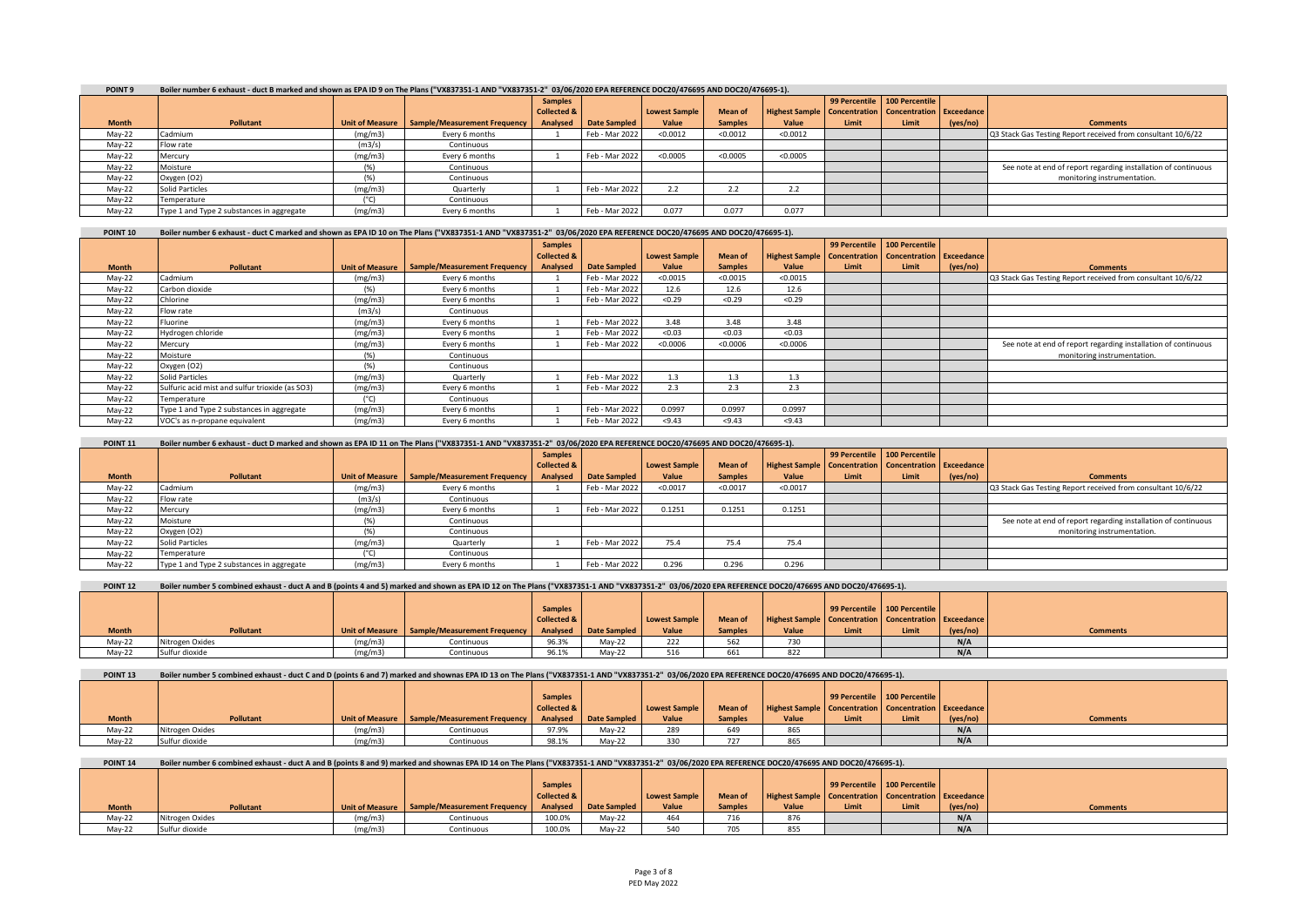| POINT <sub>15</sub> | Boiler number 6 combined exhaust - duct C and D (points 10 and 11) marked and shownas EPA ID 12 on The Plans ("VX837351-1 AND "VX837351-2" 03/06/2020 EPA REFERENCE DOC20/476695 AND DOC20/476695-1). |  |  |  |  |
|---------------------|-------------------------------------------------------------------------------------------------------------------------------------------------------------------------------------------------------|--|--|--|--|
|                     |                                                                                                                                                                                                       |  |  |  |  |
|                     |                                                                                                                                                                                                       |  |  |  |  |

|              |                  |                                   |                                                                    | <b>Samples</b><br><b>Collected &amp;</b> |        | Lowest Sample | <b>Mean of</b> | Highest Sample   Concentration   Concentration   Exceedance |       | 99 Percentile   100 Percentile |          |                 |
|--------------|------------------|-----------------------------------|--------------------------------------------------------------------|------------------------------------------|--------|---------------|----------------|-------------------------------------------------------------|-------|--------------------------------|----------|-----------------|
| <b>Month</b> | <b>Pollutant</b> |                                   | Unit of Measure Sample/Measurement Frequency Analysed Date Sampled |                                          |        | Value         | <b>Samples</b> | Value                                                       | Limit | Limit                          | (ves/no) | <b>Comments</b> |
| $May-22$     | Nitrogen Oxides  | (m <sub>g</sub> /m <sub>3</sub> ) | Continuous                                                         | 100.0%                                   | Mav-22 | 428           | 617            | $- -$                                                       |       |                                | N/A      |                 |
| May-22       | Sulfur dioxide   | (m <sub>g</sub> /m <sub>3</sub> ) | Continuous                                                         | 100.0%                                   | Mav-22 | AA1<br>441    | 647            | 793                                                         |       |                                | N/A      |                 |

## POINT 22 Discharge of cooling water from the cooling water outlet canal to Wyee Bay marked and shown as EPA ID 22 on The Plans ("VX837351-1 AND "VX837351-2" 03/06/2020 EPA REFERENCE DOC20/476695 AND DOC20/476695-1).

|              |                          |         |                                                | <b>Samples</b><br>Collected & |              | <b>Lowest Sample</b> | <b>Mean of</b> | Highest Sample   Concentration   Concentration   Exceed 100% |       | 98.5 Percentile 100 Percentile |                |                 |
|--------------|--------------------------|---------|------------------------------------------------|-------------------------------|--------------|----------------------|----------------|--------------------------------------------------------------|-------|--------------------------------|----------------|-----------------|
| <b>Month</b> | <b>Pollutant</b>         |         | Unit of Measure   Sample/Measurement Frequency | Analysed                      | Date Sampled | Value                | <b>Samples</b> | Value                                                        | Limit | Limit                          | Limit (yes/no) | <b>Comments</b> |
| $May-22$     | Chlorine (free residual) | (mg/L)  | Monthly during discharge                       |                               | 17/05/2022   | < 0.1                | < 0.1          | < 0.1                                                        |       | 0.2                            | <b>No</b>      |                 |
| $May-22$     | Copper                   | (mg/L)  | Monthly during discharge                       |                               | 17/05/2022   | 0.003                | 0.003          | 0.003                                                        |       | 0.005                          | <b>No</b>      |                 |
| May-22       |                          | (mg/L)  | Monthly during discharge                       |                               | 17/05/2022   | 0.046                | 0.046          | 0.046                                                        |       | 0.3                            | <b>No</b>      |                 |
| $May-22$     | Oil and Grease           | Visible | Continuous during discharge                    | 100%                          | Mav-22       | <b>NIL</b>           | NIL.           | NIL                                                          |       |                                |                |                 |
| $May-22$     | Selenium                 | (mg/L)  | Monthly during discharge                       |                               | 17/05/2022   | < 0.002              | < 0.002        | < 0.002                                                      |       | 0.005                          | <b>No</b>      |                 |
| $May-22$     | Temperature              |         | Continuous during discharge                    | 100%                          | Mav-22       | 22.7                 | 27.4           | 32.2                                                         | 35    | 37.5                           | <b>No</b>      |                 |

| <b>POINT 23</b> | Discharge of supernatant water from the ash dam to the cooling water outlet canal to Wyee Bay marked and shown as EPA ID 23 on The Plans ("VX837351-1 AND "VX837351-2" 03/06/2020 EPA REFERENCE DOC20/476695 AND DOC20/476695- |        |                                                |                        |                     |                      |                |                                                             |       |                              |           |                 |
|-----------------|--------------------------------------------------------------------------------------------------------------------------------------------------------------------------------------------------------------------------------|--------|------------------------------------------------|------------------------|---------------------|----------------------|----------------|-------------------------------------------------------------|-------|------------------------------|-----------|-----------------|
|                 |                                                                                                                                                                                                                                |        |                                                | <b>Samples</b>         |                     |                      |                |                                                             |       | 99 Percentile 100 Percentile |           |                 |
|                 |                                                                                                                                                                                                                                |        |                                                | <b>Collected &amp;</b> |                     | <b>Lowest Sample</b> | <b>Mean of</b> | Highest Sample   Concentration   Concentration   Exceedance |       |                              |           |                 |
| <b>Month</b>    | Pollutant                                                                                                                                                                                                                      |        | Unit of Measure   Sample/Measurement Frequency | Analysed               | <b>Date Sampled</b> | Value                | <b>Samples</b> | Value                                                       | Limit | Limit                        | (yes/no)  | <b>Comments</b> |
| $May-22$        | Aluminium                                                                                                                                                                                                                      | (mg/L) | Monthly during discharge                       |                        | 17/05/2022          | 0.187                | 0.187          | 0.187                                                       |       |                              |           |                 |
| May-22          | Ammonia                                                                                                                                                                                                                        | (mg/L) | Monthly during discharge                       |                        | 17/05/2022          | 0.2                  | 0.2            | 0.2                                                         |       |                              |           |                 |
| May-22          | Arsenic (III)                                                                                                                                                                                                                  | (mg/L) | Monthly during discharge                       |                        | 17/05/2022          | < 0.0005             | < 0.0005       | < 0.0005                                                    |       |                              |           |                 |
| May-22          | Arsenic (V)                                                                                                                                                                                                                    | (mg/L) | Monthly during discharge                       |                        | 17/05/2022          | 0.0038               | 0.0038         | 0.0038                                                      |       |                              |           |                 |
| May-22          | Cadmium                                                                                                                                                                                                                        | (mg/L) | Monthly during discharge                       |                        | 17/05/2022          | < 0.00005            | < 0.00005      | < 0.00005                                                   |       |                              |           |                 |
| May-22          | Chromium (trivalent)                                                                                                                                                                                                           | (mg/L) | Monthly during discharge                       |                        | 17/05/2022          | 0.018                | 0.018          | 0.018                                                       |       |                              |           |                 |
| May-22          | Chromium (VI) Compounds                                                                                                                                                                                                        | (mg/L) | Monthly during discharge                       |                        | 17/05/2022          | 0.035                | 0.035          | 0.035                                                       |       |                              |           |                 |
| May-22          | Copper                                                                                                                                                                                                                         | (mg/L) | Monthly during discharge                       |                        | 17/05/2022          | 0.001                | 0.001          | 0.001                                                       |       |                              |           |                 |
| May-22          | Iron                                                                                                                                                                                                                           | (mg/L) | Monthly during discharge                       |                        | 17/05/2022          | 0.308                | 0.308          | 0.308                                                       |       |                              |           |                 |
| May-22          | Lead                                                                                                                                                                                                                           | (mg/L) | Monthly during discharge                       |                        | 17/05/2022          | 0.0004               | 0.0004         | 0.0004                                                      |       |                              |           |                 |
| May-22          | Manganese                                                                                                                                                                                                                      | (mg/L) | Monthly during discharge                       |                        | 17/05/2022          | 0.0124               | 0.0124         | 0.0124                                                      |       |                              |           |                 |
| May-22          | Nickel                                                                                                                                                                                                                         | (mg/L) | Monthly during discharge                       |                        | 17/05/2022          | 0.0005               | 0.0005         | 0.0005                                                      |       |                              |           |                 |
| May-22          | Nitrate + nitrite (oxidised nitrogen)                                                                                                                                                                                          | (mg/L) | Monthly during discharge                       |                        | 17/05/2022          | 0.17                 | 0.17           | 0.17                                                        |       |                              |           |                 |
| May-22          | Nitrogen                                                                                                                                                                                                                       | (mg/L) | Monthly during discharge                       |                        | 17/05/2022          | 0.70                 | 0.70           | 0.70                                                        |       |                              |           |                 |
| May-22          |                                                                                                                                                                                                                                | рH     | Monthly during discharge                       |                        | 17/05/2022          | 8.81                 | 8.81           | 8.81                                                        |       | $6.5 - 9.5$                  | <b>No</b> |                 |
| May-22          | Phosphorus                                                                                                                                                                                                                     | (mg/L) | Monthly during discharge                       |                        | 17/05/2022          | 0.05                 | 0.05           | 0.05                                                        |       |                              |           |                 |
| May-22          | Reactive Phosphorus                                                                                                                                                                                                            | (mg/L) | Monthly during discharge                       |                        | 17/05/2022          | < 0.01               | < 0.01         | < 0.01                                                      |       |                              |           |                 |
| May-22          | Selenium                                                                                                                                                                                                                       | (mg/L) | Monthly during discharge                       |                        | 17/05/2022          | 0.0574               | 0.0574         | 0.0574                                                      |       |                              |           |                 |
| $May-22$        | Total Kjeldahl Nitrogen                                                                                                                                                                                                        | (mg/L) | Monthly during discharge                       |                        | 17/05/2022          | 0.5                  | 0.5            | 0.5                                                         |       |                              |           |                 |
| May-22          | <b>Total Suspended Solids</b>                                                                                                                                                                                                  | (mg/L) | Monthly during discharge                       |                        | 17/05/2022          | 16                   | 16             | 16                                                          |       | 50                           | <b>No</b> |                 |
| $May-22$        | Vanadium                                                                                                                                                                                                                       | (mg/L) | Monthly during discharge                       |                        | 17/05/2022          | 0.066                | 0.066          | 0.066                                                       |       |                              |           |                 |
| May-22          | Zinc                                                                                                                                                                                                                           | (mg/L) | Monthly during discharge                       |                        | 17/05/2022          | 0.002                | 0.002          | 0.002                                                       |       |                              |           |                 |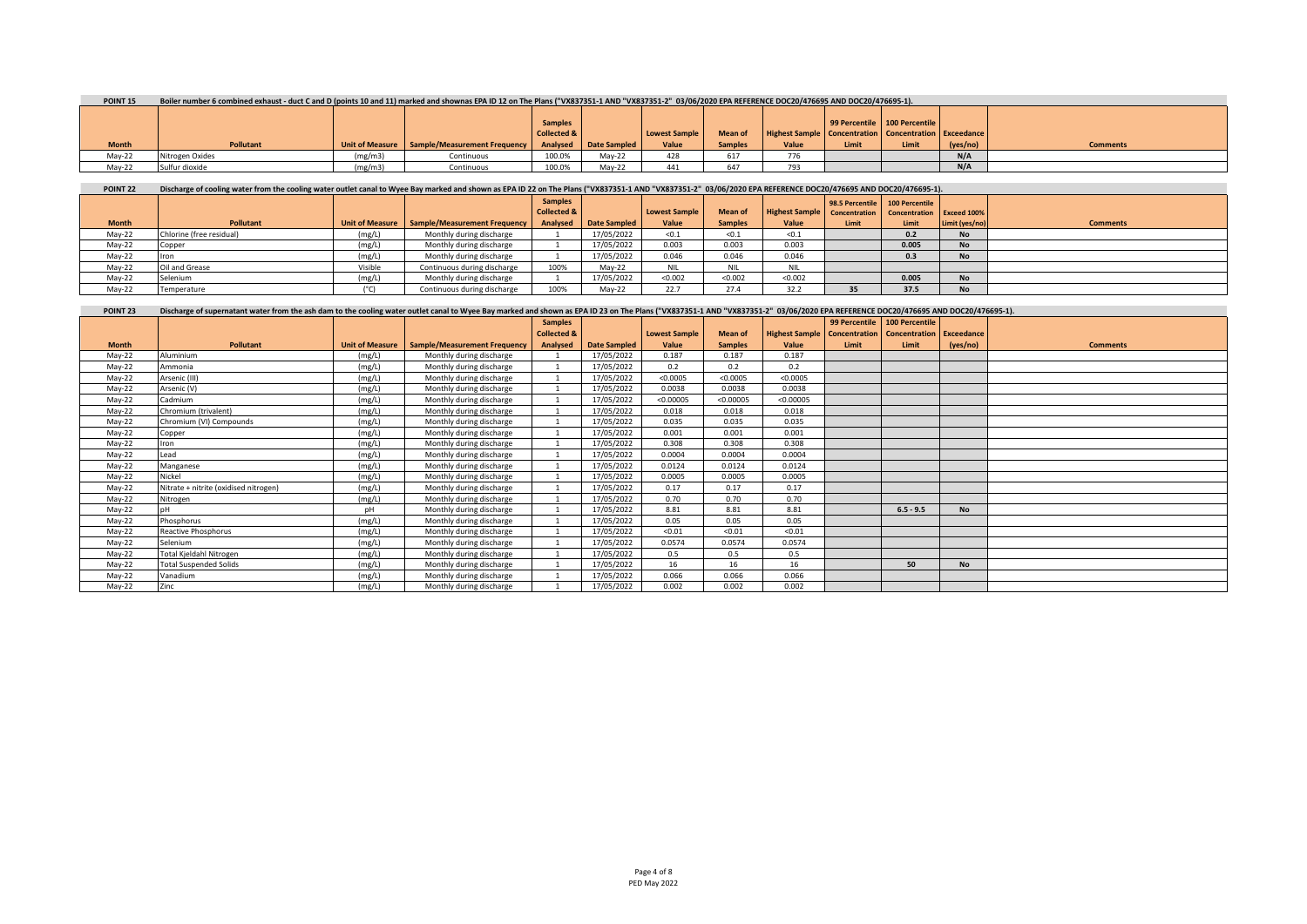| POINT <sub>24</sub> | Discharge of seepage water from the ash dam rehabilitation area to Mannering Bay marked and shown as EPA ID 24 on The Plans ("VX837351-1 AND "VX837351-2" 03/06/2020 EPA REFERENCE DOC20/476695 AND DOC20/476695-1). |                        |                              |                        |                     |                      |                |                       |                  |                                 |           |                                                |  |  |
|---------------------|----------------------------------------------------------------------------------------------------------------------------------------------------------------------------------------------------------------------|------------------------|------------------------------|------------------------|---------------------|----------------------|----------------|-----------------------|------------------|---------------------------------|-----------|------------------------------------------------|--|--|
|                     |                                                                                                                                                                                                                      |                        |                              | <b>Samples</b>         |                     |                      |                |                       | <b>Discharge</b> | <b>100 Percentile</b>           |           |                                                |  |  |
|                     |                                                                                                                                                                                                                      |                        |                              | <b>Collected &amp;</b> |                     | <b>Lowest Sample</b> | <b>Mean of</b> | <b>Highest Sample</b> | (yes/no)         | <b>Concentration Exceedance</b> |           |                                                |  |  |
| <b>Month</b>        | <b>Pollutant</b>                                                                                                                                                                                                     | <b>Unit of Measure</b> | Sample/Measurement Frequency | Analysed               | <b>Date Sampled</b> | Value                | <b>Samples</b> | Value                 |                  | Limit                           | (yes/no)  | <b>Comments</b>                                |  |  |
| May-22              | Aluminium                                                                                                                                                                                                            | (mg/L)                 | Monthly during discharge     |                        | 17/05/2022          |                      |                |                       | <b>No</b>        |                                 |           |                                                |  |  |
| May-22              | Ammonia                                                                                                                                                                                                              | (mg/L)                 | Monthly during discharge     |                        | 17/05/2022          |                      |                |                       | <b>No</b>        |                                 |           |                                                |  |  |
| May-22              | Arsenic (III)                                                                                                                                                                                                        | (mg/L)                 | Monthly during discharge     |                        | 17/05/2022          |                      |                |                       | <b>No</b>        |                                 |           |                                                |  |  |
| $May-22$            | Arsenic (V)                                                                                                                                                                                                          | (mg/L)                 | Monthly during discharge     |                        | 17/05/2022          |                      |                |                       | <b>No</b>        |                                 |           |                                                |  |  |
| May-22              | Cadmium                                                                                                                                                                                                              | (mg/L)                 | Monthly during discharge     |                        | 17/05/2022          |                      |                |                       | <b>No</b>        |                                 |           |                                                |  |  |
| May-22              | Chromium (trivalent)                                                                                                                                                                                                 | (mg/L)                 | Monthly during discharge     |                        | 17/05/2022          |                      |                |                       | <b>No</b>        |                                 |           |                                                |  |  |
| $May-22$            | Chromium (VI) Compounds                                                                                                                                                                                              | (mg/L)                 | Monthly during discharge     |                        | 17/05/2022          |                      |                |                       | <b>No</b>        |                                 |           |                                                |  |  |
| May-22              | Copper                                                                                                                                                                                                               | (mg/L)                 | Monthly during discharge     |                        | 17/05/2022          |                      |                |                       | <b>No</b>        |                                 |           |                                                |  |  |
| May-22              | ron                                                                                                                                                                                                                  | (mg/L)                 | Monthly during discharge     |                        | 17/05/2022          |                      |                |                       | <b>No</b>        |                                 |           |                                                |  |  |
| May-22              | Lead                                                                                                                                                                                                                 | (mg/L)                 | Monthly during discharge     |                        | 17/05/2022          |                      |                |                       | <b>No</b>        |                                 |           |                                                |  |  |
| May-22              | Manganese                                                                                                                                                                                                            | (mg/L)                 | Monthly during discharge     |                        | 17/05/2022          |                      |                |                       | <b>No</b>        |                                 |           |                                                |  |  |
| May-22              | Nickel                                                                                                                                                                                                               | (mg/L)                 | Monthly during discharge     |                        | 17/05/2022          |                      |                |                       | <b>No</b>        |                                 |           | No discharge from EPA Point 24 during May 2022 |  |  |
| May-22              | Nitrate + nitrite (oxidised nitrogen)                                                                                                                                                                                | (mg/L)                 | Monthly during discharge     |                        | 17/05/2022          |                      |                |                       | <b>No</b>        |                                 |           |                                                |  |  |
| May-22              | Nitrogen                                                                                                                                                                                                             | (mg/L)                 | Monthly during discharge     |                        | 17/05/2022          |                      |                |                       | <b>No</b>        |                                 |           |                                                |  |  |
| May-22              |                                                                                                                                                                                                                      | pН                     | Monthly during discharge     |                        | 17/05/2022          |                      |                |                       | <b>No</b>        | $6.5 - 9.5$                     | <b>No</b> |                                                |  |  |
| $May-22$            | Phosphorus                                                                                                                                                                                                           | (mg/L)                 | Monthly during discharge     |                        | 17/05/2022          |                      |                |                       | <b>No</b>        |                                 |           |                                                |  |  |
| May-22              | <b>Reactive Phosphorus</b>                                                                                                                                                                                           | (mg/L)                 | Monthly during discharge     |                        | 17/05/2022          |                      |                |                       | <b>No</b>        |                                 |           |                                                |  |  |
| May-22              | Selenium                                                                                                                                                                                                             | (mg/L)                 | Monthly during discharge     |                        | 17/05/2022          |                      |                |                       | <b>No</b>        |                                 |           |                                                |  |  |
| May-22              | Total Kjeldahl Nitrogen                                                                                                                                                                                              | (mg/L)                 | Monthly during discharge     |                        | 17/05/2022          |                      |                |                       | <b>No</b>        |                                 |           |                                                |  |  |
| May-22              | <b>Total Suspended Solids</b>                                                                                                                                                                                        | (mg/L)                 | Monthly during discharge     |                        | 17/05/2022          |                      |                |                       | <b>No</b>        | 50                              | <b>No</b> |                                                |  |  |
| May-22              | Vanadium                                                                                                                                                                                                             | (mg/L)                 | Monthly during discharge     |                        | 17/05/2022          |                      |                |                       | <b>No</b>        |                                 |           |                                                |  |  |
| May-22              | Zinc                                                                                                                                                                                                                 | (mg/L)                 | Monthly during discharge     |                        | 17/05/2022          |                      |                |                       | <b>No</b>        |                                 |           |                                                |  |  |

**POINT 25 Discharge of over boarded water from the ash dam to Mannering Bay marked and shown as EPA ID 25 on The Plans ("VX837351-1 AND "VX837351-2" 03/06/2020 EPA REFERENCE DOC20/476695 AND DOC20/476695-1).**

|              |                                       |                        |                                | <b>Samples</b>         |                     |                      |                |                       | <b>Discharge</b> | 100 Percentile                  |           |                                                |
|--------------|---------------------------------------|------------------------|--------------------------------|------------------------|---------------------|----------------------|----------------|-----------------------|------------------|---------------------------------|-----------|------------------------------------------------|
|              |                                       |                        |                                | <b>Collected &amp;</b> |                     | <b>Lowest Sample</b> | <b>Mean of</b> | <b>Highest Sample</b> |                  | <b>Concentration Exceedance</b> |           |                                                |
| <b>Month</b> | <b>Pollutant</b>                      | <b>Unit of Measure</b> | Sample/Measurement Frequency   | Analysed               | <b>Date Sampled</b> | Value                | <b>Samples</b> | Value                 | (yes/no)         | Limit                           | (yes/no)  | <b>Comments</b>                                |
| May-22       | <b>Aluminium</b>                      | (mg/L)                 | Daily for any discharge >2 hrs |                        |                     |                      |                |                       | <b>No</b>        |                                 |           |                                                |
| May-22       | Ammonia                               | (mg/L)                 | Daily for any discharge >2 hrs |                        |                     |                      |                |                       | <b>No</b>        |                                 |           |                                                |
| May-22       | Arsenic (III)                         | (mg/L)                 | Daily for any discharge >2 hrs |                        |                     |                      |                |                       | <b>No</b>        |                                 |           |                                                |
| May-22       | Arsenic (V)                           | (mg/L)                 | Daily for any discharge >2 hrs |                        |                     |                      |                |                       | <b>No</b>        |                                 |           |                                                |
| May-22       | Cadmium                               | (mg/L)                 | Daily for any discharge >2 hrs |                        |                     |                      |                |                       | <b>No</b>        |                                 |           |                                                |
| May-22       | Chromium (trivalent)                  | (mg/L)                 | Daily for any discharge >2 hrs |                        |                     |                      |                |                       | <b>No</b>        |                                 |           |                                                |
| May-22       | Chromium (VI) Compounds               | (mg/L)                 | Daily for any discharge >2 hrs |                        |                     |                      |                |                       | <b>No</b>        |                                 |           |                                                |
| $May-22$     | Copper                                | (mg/L)                 | Daily for any discharge >2 hrs |                        |                     |                      |                |                       | <b>No</b>        |                                 |           |                                                |
| May-22       | Iron                                  | (mg/L)                 | Daily for any discharge >2 hrs |                        |                     |                      |                |                       | <b>No</b>        |                                 |           |                                                |
| May-22       | ead                                   | (mg/L)                 | Daily for any discharge >2 hrs |                        |                     |                      |                |                       | <b>No</b>        |                                 |           |                                                |
| May-22       | Manganese                             | (mg/L)                 | Daily for any discharge >2 hrs |                        |                     |                      |                |                       | <b>No</b>        |                                 |           | No discharge from EPA Point 25 during May 2022 |
| May-22       | Nickel                                | (mg/L)                 | Daily for any discharge >2 hrs |                        |                     |                      |                |                       | <b>No</b>        |                                 |           |                                                |
| May-22       | Nitrate + nitrite (oxidised nitrogen) | (mg/L)                 | Daily for any discharge >2 hrs |                        |                     |                      |                |                       | <b>No</b>        |                                 |           |                                                |
| May-22       | Nitrogen                              | (mg/L)                 | Daily for any discharge >2 hrs |                        |                     |                      |                |                       | <b>No</b>        |                                 |           |                                                |
| May-22       |                                       | pH                     | Daily for any discharge >2 hrs |                        |                     |                      |                |                       | <b>No</b>        | $6.5 - 9.5$                     | <b>No</b> |                                                |
| May-22       | Phosphorus                            | (mg/L)                 | Daily for any discharge >2 hrs |                        |                     |                      |                |                       | <b>No</b>        |                                 |           |                                                |
| May-22       | Reactive Phosphorus                   | (mg/L)                 | Daily for any discharge >2 hrs |                        |                     |                      |                |                       | <b>No</b>        |                                 |           |                                                |
| May-22       | Selenium                              | (mg/L)                 | Daily for any discharge >2 hrs |                        |                     |                      |                |                       | <b>No</b>        |                                 |           |                                                |
| May-22       | Total Kjeldahl Nitrogen               | (mg/L)                 | Daily for any discharge >2 hrs |                        |                     |                      |                |                       | <b>No</b>        |                                 |           |                                                |
| May-22       | <b>Total Suspended Solids</b>         | (mg/L)                 | Daily for any discharge >2 hrs |                        |                     |                      |                |                       | <b>No</b>        | 50                              | <b>No</b> |                                                |
| May-22       | Vanadium                              | (mg/L)                 | Daily for any discharge >2 hrs |                        |                     |                      |                |                       | <b>No</b>        |                                 |           |                                                |
| May-22       | Zinc                                  | (mg/L)                 | Daily for any discharge >2 hrs |                        |                     |                      |                |                       | <b>No</b>        |                                 |           |                                                |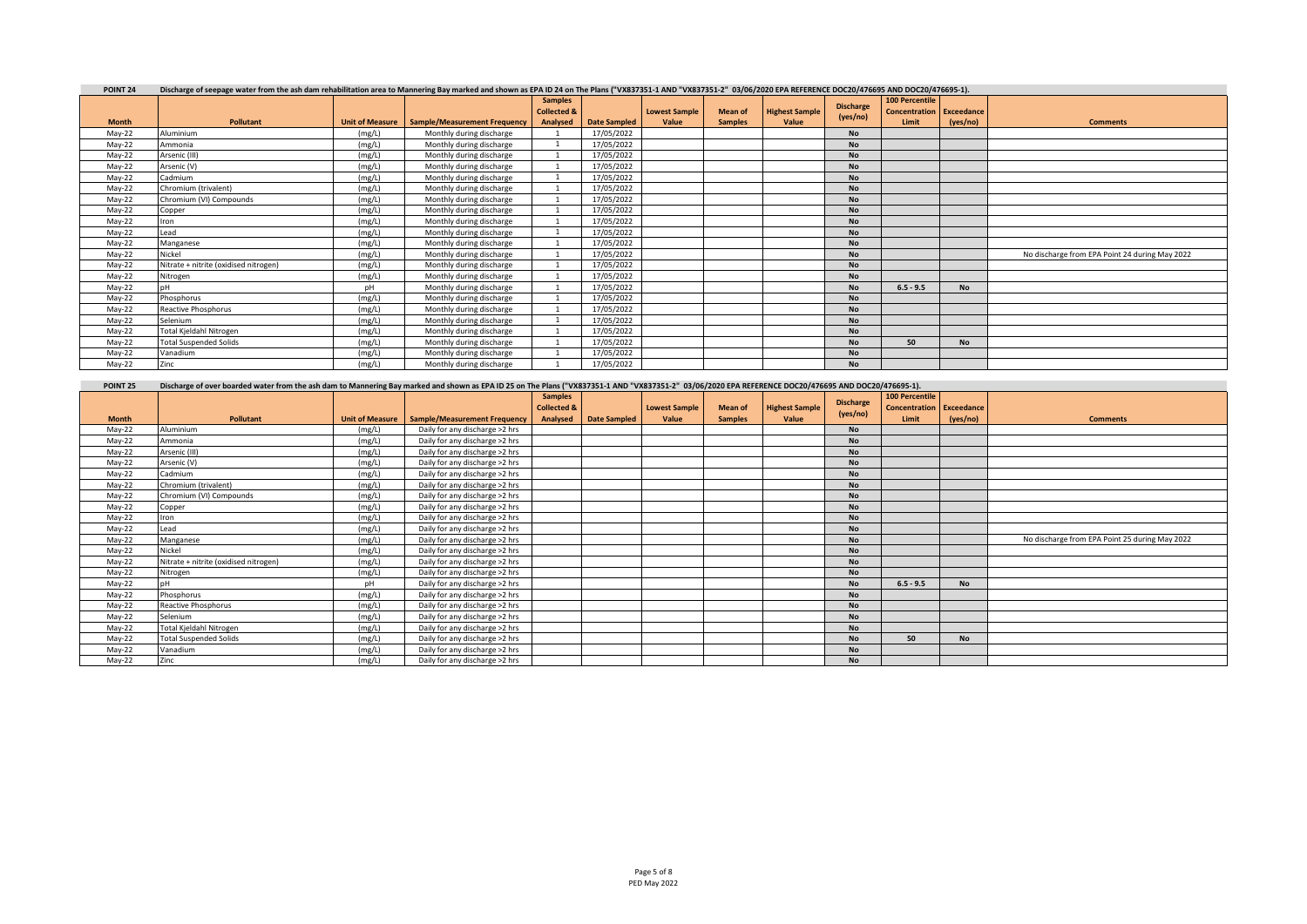| POINT 30     | Groundwater quality monitoring bore marked and shown as EPA ID 30 on The Plans ("VX837351-1 AND "VX837351-2" 03/06/2020 EPA REFERENCE DOC20/476695 AND DOC20/476695-1). |         |                                                |                        |              |                      |                |                                                                    |               |                |          |                                     |
|--------------|-------------------------------------------------------------------------------------------------------------------------------------------------------------------------|---------|------------------------------------------------|------------------------|--------------|----------------------|----------------|--------------------------------------------------------------------|---------------|----------------|----------|-------------------------------------|
|              |                                                                                                                                                                         |         |                                                | <b>Samples</b>         |              |                      |                |                                                                    | 99 Percentile | 100 Percentile |          |                                     |
|              |                                                                                                                                                                         |         |                                                | <b>Collected &amp;</b> |              | <b>Lowest Sample</b> | <b>Mean of</b> | <b>Highest Sample   Concentration   Concentration   Exceedance</b> |               |                |          |                                     |
| <b>Month</b> | Pollutant                                                                                                                                                               |         | Unit of Measure   Sample/Measurement Frequency | Analysed               | Date Sampled | Value                | <b>Samples</b> | Value                                                              | Limit         | Limit          | (yes/no) | <b>Comments</b>                     |
| May-22       | Aluminium                                                                                                                                                               | (mg/L)  | Quarterly                                      |                        |              |                      |                |                                                                    |               |                |          |                                     |
| May-22       | Ammonia                                                                                                                                                                 | (mg/L)  | Quarterly                                      |                        |              |                      |                |                                                                    |               |                |          |                                     |
| May-22       | Arsenic (III)                                                                                                                                                           | (mg/L)  | Quarterly                                      |                        |              |                      |                |                                                                    |               |                |          |                                     |
| May-22       | Arsenic (V)                                                                                                                                                             | (mg/L)  | Quarterly                                      |                        |              |                      |                |                                                                    |               |                |          |                                     |
| May-22       | Cadmium                                                                                                                                                                 | (mg/L)  | Quarterly                                      |                        |              |                      |                |                                                                    |               |                |          |                                     |
| May-22       | Chromium (trivalent)                                                                                                                                                    | (mg/L)  | Quarterly                                      |                        |              |                      |                |                                                                    |               |                |          |                                     |
| May-22       | Chromium (VI) Compounds                                                                                                                                                 | (mg/L)  | Quarterly                                      |                        |              |                      |                |                                                                    |               |                |          |                                     |
| May-22       | Copper                                                                                                                                                                  | (mg/L)  | Quarterly                                      |                        |              |                      |                |                                                                    |               |                |          |                                     |
| May-22       | <b>Electrical Conductivity</b>                                                                                                                                          | (us/cm) | Quarterly                                      |                        |              |                      |                |                                                                    |               |                |          |                                     |
| May-22       | Iron                                                                                                                                                                    | (mg/L)  | Quarterly                                      |                        |              |                      |                |                                                                    |               |                |          |                                     |
| May-22       | Lead                                                                                                                                                                    | (mg/L)  | Quarterly                                      |                        |              |                      |                |                                                                    |               |                |          | Next sample scheduled for July 2022 |
| May-22       | Magnesium                                                                                                                                                               | (mg/L)  | Quarterly                                      |                        |              |                      |                |                                                                    |               |                |          |                                     |
| May-22       | Manganese                                                                                                                                                               | (mg/L)  | Quarterly                                      |                        |              |                      |                |                                                                    |               |                |          |                                     |
| May-22       | Nickel                                                                                                                                                                  | (mg/L)  | Quarterly                                      |                        |              |                      |                |                                                                    |               |                |          |                                     |
| May-22       |                                                                                                                                                                         | pH      | Quarterly                                      |                        |              |                      |                |                                                                    |               |                |          |                                     |
| May-22       | Potassium                                                                                                                                                               | (mg/L)  | Quarterly                                      |                        |              |                      |                |                                                                    |               |                |          |                                     |
| May-22       | Selenium                                                                                                                                                                | (mg/L)  | Quarterly                                      |                        |              |                      |                |                                                                    |               |                |          |                                     |
| May-22       | Sodium                                                                                                                                                                  | (mg/L)  | Quarterly                                      |                        |              |                      |                |                                                                    |               |                |          |                                     |
| May-22       | <b>Standing Water Level</b>                                                                                                                                             | (m)     | Quarterly                                      |                        |              |                      |                |                                                                    |               |                |          |                                     |
| May-22       | Vanadium                                                                                                                                                                | (mg/L)  | Quarterly                                      |                        |              |                      |                |                                                                    |               |                |          |                                     |
| May-22       | Zinc                                                                                                                                                                    | (mg/L)  | Quarterly                                      |                        |              |                      |                |                                                                    |               |                |          |                                     |

| POINT 31     | Groundwater quality monitoring bore marked and shown as EPA ID 31 on The Plans ("VX837351-1 AND "VX837351-2" 03/06/2020 EPA REFERENCE DOC20/476695 AND DOC20/476695-1). |         |                                                |                        |              |               |                |                                                             |       |                              |          |                                     |
|--------------|-------------------------------------------------------------------------------------------------------------------------------------------------------------------------|---------|------------------------------------------------|------------------------|--------------|---------------|----------------|-------------------------------------------------------------|-------|------------------------------|----------|-------------------------------------|
|              |                                                                                                                                                                         |         |                                                | <b>Samples</b>         |              |               |                |                                                             |       | 99 Percentile 100 Percentile |          |                                     |
|              |                                                                                                                                                                         |         |                                                | <b>Collected &amp;</b> |              | Lowest Sample | <b>Mean of</b> | Highest Sample   Concentration   Concentration   Exceedance |       |                              |          |                                     |
| <b>Month</b> | Pollutant                                                                                                                                                               |         | Unit of Measure   Sample/Measurement Frequency | Analysed               | Date Sampled | Value         | <b>Samples</b> | Value                                                       | Limit | Limit                        | (yes/no) | <b>Comments</b>                     |
| May-22       | Aluminium                                                                                                                                                               | (mg/L)  | Quarterly                                      |                        |              |               |                |                                                             |       |                              |          |                                     |
| May-22       | Ammonia                                                                                                                                                                 | (mg/L)  | Quarterly                                      |                        |              |               |                |                                                             |       |                              |          |                                     |
| May-22       | Arsenic (III)                                                                                                                                                           | (mg/L)  | Quarterly                                      |                        |              |               |                |                                                             |       |                              |          |                                     |
| May-22       | Arsenic (V)                                                                                                                                                             | (mg/L)  | Quarterly                                      |                        |              |               |                |                                                             |       |                              |          |                                     |
| May-22       | Cadmium                                                                                                                                                                 | (mg/L)  | Quarterly                                      |                        |              |               |                |                                                             |       |                              |          |                                     |
| May-22       | Chromium (trivalent)                                                                                                                                                    | (mg/L)  | Quarterly                                      |                        |              |               |                |                                                             |       |                              |          |                                     |
| May-22       | Chromium (VI) Compounds                                                                                                                                                 | (mg/L)  | Quarterly                                      |                        |              |               |                |                                                             |       |                              |          |                                     |
| May-22       | Copper                                                                                                                                                                  | (mg/L)  | Quarterly                                      |                        |              |               |                |                                                             |       |                              |          |                                     |
| May-22       | <b>Electrical Conductivity</b>                                                                                                                                          | (us/cm) | Quarterly                                      |                        |              |               |                |                                                             |       |                              |          |                                     |
| May-22       | Iron                                                                                                                                                                    | (mg/L)  | Quarterly                                      |                        |              |               |                |                                                             |       |                              |          |                                     |
| May-22       | Lead                                                                                                                                                                    | (mg/L)  | Quarterly                                      |                        |              |               |                |                                                             |       |                              |          | Next sample scheduled for July 2022 |
| May-22       | Magnesium                                                                                                                                                               | (mg/L)  | Quarterly                                      |                        |              |               |                |                                                             |       |                              |          |                                     |
| May-22       | Manganese                                                                                                                                                               | (mg/L)  | Quarterly                                      |                        |              |               |                |                                                             |       |                              |          |                                     |
| May-22       | Nickel                                                                                                                                                                  | (mg/L)  | Quarterly                                      |                        |              |               |                |                                                             |       |                              |          |                                     |
| May-22       | n <sub>H</sub>                                                                                                                                                          | рH      | Quarterly                                      |                        |              |               |                |                                                             |       |                              |          |                                     |
| May-22       | Potassium                                                                                                                                                               | (mg/L)  | Quarterly                                      |                        |              |               |                |                                                             |       |                              |          |                                     |
| May-22       | Selenium                                                                                                                                                                | (mg/L)  | Quarterly                                      |                        |              |               |                |                                                             |       |                              |          |                                     |
| May-22       | Sodium                                                                                                                                                                  | (mg/L)  | Quarterly                                      |                        |              |               |                |                                                             |       |                              |          |                                     |
| May-22       | <b>Standing Water Level</b>                                                                                                                                             | (m)     | Quarterly                                      |                        |              |               |                |                                                             |       |                              |          |                                     |
| May-22       | Vanadium                                                                                                                                                                | (mg/L)  | Quarterly                                      |                        |              |               |                |                                                             |       |                              |          |                                     |
| May-22       | Zinc                                                                                                                                                                    | (mg/L)  | Quarterly                                      |                        |              |               |                |                                                             |       |                              |          |                                     |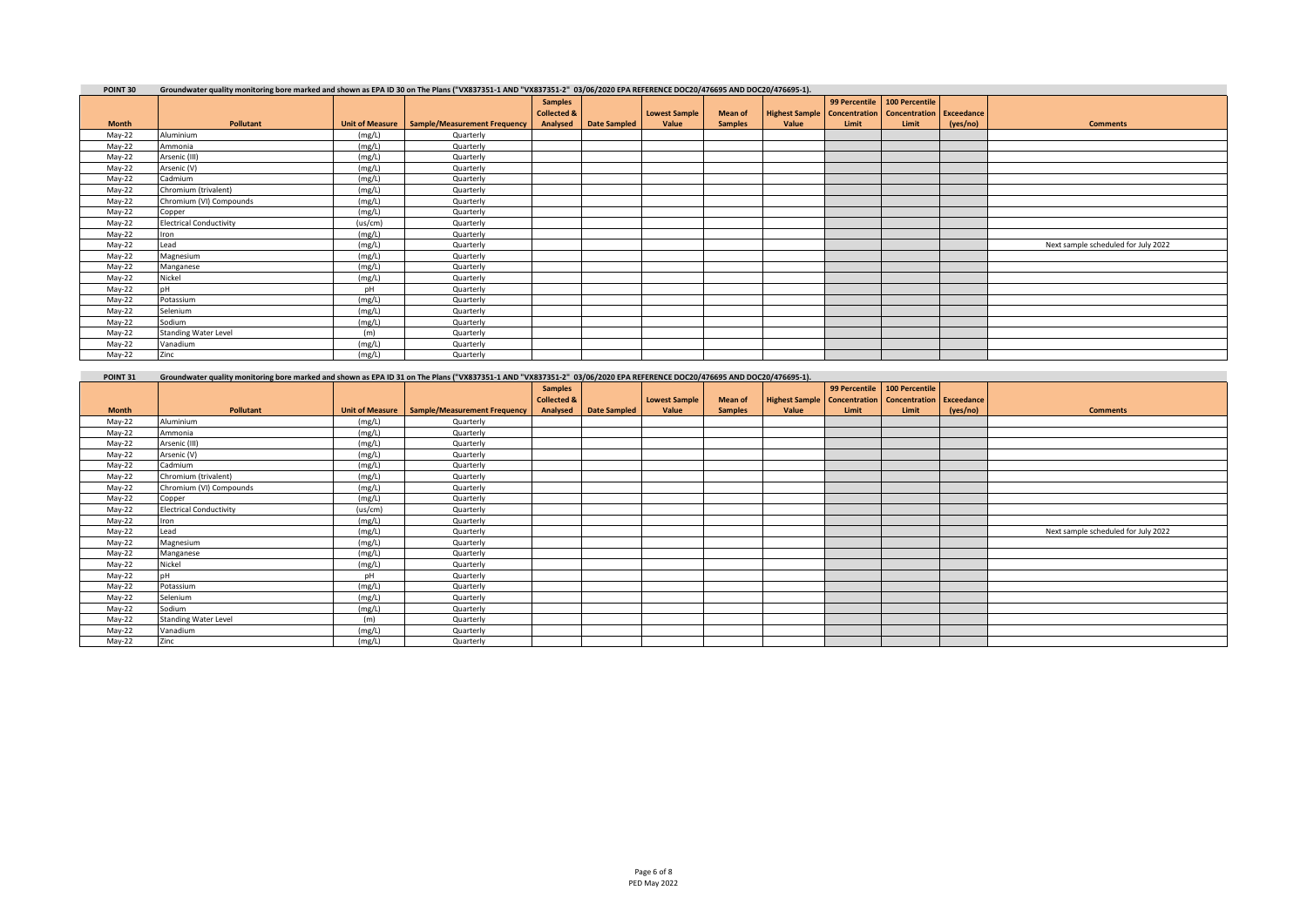| POINT <sub>32</sub> | Groundwater quality monitoring bore marked and shown as EPA ID 32 on The Plans ("VX837351-1 AND "VX837351-2" 03/06/2020 EPA REFERENCE DOC20/476695 AND DOC20/476695-1). |         |                                                |                        |              |                      |                |                                                                    |               |                |          |                                     |
|---------------------|-------------------------------------------------------------------------------------------------------------------------------------------------------------------------|---------|------------------------------------------------|------------------------|--------------|----------------------|----------------|--------------------------------------------------------------------|---------------|----------------|----------|-------------------------------------|
|                     |                                                                                                                                                                         |         |                                                | <b>Samples</b>         |              |                      |                |                                                                    | 99 Percentile | 100 Percentile |          |                                     |
|                     |                                                                                                                                                                         |         |                                                | <b>Collected &amp;</b> |              | <b>Lowest Sample</b> | <b>Mean of</b> | <b>Highest Sample   Concentration   Concentration   Exceedance</b> |               |                |          |                                     |
| <b>Month</b>        | Pollutant                                                                                                                                                               |         | Unit of Measure   Sample/Measurement Frequency | Analysed               | Date Sampled | Value                | <b>Samples</b> | Value                                                              | Limit         | Limit          | (yes/no) | <b>Comments</b>                     |
| May-22              | Aluminium                                                                                                                                                               | (mg/L)  | Quarterly                                      |                        |              |                      |                |                                                                    |               |                |          |                                     |
| May-22              | Ammonia                                                                                                                                                                 | (mg/L)  | Quarterly                                      |                        |              |                      |                |                                                                    |               |                |          |                                     |
| May-22              | Arsenic (III)                                                                                                                                                           | (mg/L)  | Quarterly                                      |                        |              |                      |                |                                                                    |               |                |          |                                     |
| May-22              | Arsenic (V)                                                                                                                                                             | (mg/L)  | Quarterly                                      |                        |              |                      |                |                                                                    |               |                |          |                                     |
| May-22              | Cadmium                                                                                                                                                                 | (mg/L)  | Quarterly                                      |                        |              |                      |                |                                                                    |               |                |          |                                     |
| May-22              | Chromium (trivalent)                                                                                                                                                    | (mg/L)  | Quarterly                                      |                        |              |                      |                |                                                                    |               |                |          |                                     |
| May-22              | Chromium (VI) Compounds                                                                                                                                                 | (mg/L)  | Quarterly                                      |                        |              |                      |                |                                                                    |               |                |          |                                     |
| May-22              | Copper                                                                                                                                                                  | (mg/L)  | Quarterly                                      |                        |              |                      |                |                                                                    |               |                |          |                                     |
| May-22              | <b>Electrical Conductivity</b>                                                                                                                                          | (us/cm) | Quarterly                                      |                        |              |                      |                |                                                                    |               |                |          |                                     |
| May-22              | Iron                                                                                                                                                                    | (mg/L)  | Quarterly                                      |                        |              |                      |                |                                                                    |               |                |          |                                     |
| May-22              | Lead                                                                                                                                                                    | (mg/L)  | Quarterly                                      |                        |              |                      |                |                                                                    |               |                |          | Next sample scheduled for July 2022 |
| May-22              | Magnesium                                                                                                                                                               | (mg/L)  | Quarterly                                      |                        |              |                      |                |                                                                    |               |                |          |                                     |
| May-22              | Manganese                                                                                                                                                               | (mg/L)  | Quarterly                                      |                        |              |                      |                |                                                                    |               |                |          |                                     |
| May-22              | Nickel                                                                                                                                                                  | (mg/L)  | Quarterly                                      |                        |              |                      |                |                                                                    |               |                |          |                                     |
| May-22              |                                                                                                                                                                         | pH      | Quarterly                                      |                        |              |                      |                |                                                                    |               |                |          |                                     |
| May-22              | Potassium                                                                                                                                                               | (mg/L)  | Quarterly                                      |                        |              |                      |                |                                                                    |               |                |          |                                     |
| May-22              | Selenium                                                                                                                                                                | (mg/L)  | Quarterly                                      |                        |              |                      |                |                                                                    |               |                |          |                                     |
| May-22              | Sodium                                                                                                                                                                  | (mg/L)  | Quarterly                                      |                        |              |                      |                |                                                                    |               |                |          |                                     |
| May-22              | <b>Standing Water Level</b>                                                                                                                                             | (m)     | Quarterly                                      |                        |              |                      |                |                                                                    |               |                |          |                                     |
| May-22              | Vanadium                                                                                                                                                                | (mg/L)  | Quarterly                                      |                        |              |                      |                |                                                                    |               |                |          |                                     |
| May-22              | Zinc                                                                                                                                                                    | (mg/L)  | Quarterly                                      |                        |              |                      |                |                                                                    |               |                |          |                                     |

| POINT 33     | Groundwater quality monitoring bore marked and shown as EPA ID 33 on The Plans ("VX837351-1 AND "VX837351-2" 03/06/2020 EPA REFERENCE DOC20/476695 AND DOC20/476695-1). |         |                                                |                        |                     |                      |                |                                                             |       |                                |          |                                     |
|--------------|-------------------------------------------------------------------------------------------------------------------------------------------------------------------------|---------|------------------------------------------------|------------------------|---------------------|----------------------|----------------|-------------------------------------------------------------|-------|--------------------------------|----------|-------------------------------------|
|              |                                                                                                                                                                         |         |                                                | <b>Samples</b>         |                     |                      |                |                                                             |       | 99 Percentile   100 Percentile |          |                                     |
|              |                                                                                                                                                                         |         |                                                | <b>Collected &amp;</b> |                     | <b>Lowest Sample</b> | <b>Mean of</b> | Highest Sample   Concentration   Concentration   Exceedance |       |                                |          |                                     |
| <b>Month</b> | <b>Pollutant</b>                                                                                                                                                        |         | Unit of Measure   Sample/Measurement Frequency | Analysed               | <b>Date Sampled</b> | Value                | <b>Samples</b> | Value                                                       | Limit | Limit                          | (yes/no) | <b>Comments</b>                     |
| May-22       | Aluminium                                                                                                                                                               | (mg/L)  | Quarterly                                      |                        |                     |                      |                |                                                             |       |                                |          |                                     |
| May-22       | Ammonia                                                                                                                                                                 | (mg/L)  | Quarterly                                      |                        |                     |                      |                |                                                             |       |                                |          |                                     |
| May-22       | Arsenic (III)                                                                                                                                                           | (mg/L)  | Quarterly                                      |                        |                     |                      |                |                                                             |       |                                |          |                                     |
| May-22       | Arsenic (V)                                                                                                                                                             | (mg/L)  | Quarterly                                      |                        |                     |                      |                |                                                             |       |                                |          |                                     |
| May-22       | Cadmium                                                                                                                                                                 | (mg/L)  | Quarterly                                      |                        |                     |                      |                |                                                             |       |                                |          |                                     |
| May-22       | Chromium (trivalent)                                                                                                                                                    | (mg/L)  | Quarterly                                      |                        |                     |                      |                |                                                             |       |                                |          |                                     |
| May-22       | Chromium (VI) Compounds                                                                                                                                                 | (mg/L)  | Quarterly                                      |                        |                     |                      |                |                                                             |       |                                |          |                                     |
| May-22       | Copper                                                                                                                                                                  | (mg/L)  | Quarterly                                      |                        |                     |                      |                |                                                             |       |                                |          |                                     |
| May-22       | <b>Electrical Conductivity</b>                                                                                                                                          | (us/cm) | Quarterly                                      |                        |                     |                      |                |                                                             |       |                                |          |                                     |
| May-22       | Iron                                                                                                                                                                    | (mg/L)  | Quarterly                                      |                        |                     |                      |                |                                                             |       |                                |          |                                     |
| May-22       | Lead                                                                                                                                                                    | (mg/L)  | Quarterly                                      |                        |                     |                      |                |                                                             |       |                                |          | Next sample scheduled for July 2022 |
| May-22       | Magnesium                                                                                                                                                               | (mg/L)  | Quarterly                                      |                        |                     |                      |                |                                                             |       |                                |          |                                     |
| May-22       | Manganese                                                                                                                                                               | (mg/L)  | Quarterly                                      |                        |                     |                      |                |                                                             |       |                                |          |                                     |
| May-22       | Nickel                                                                                                                                                                  | (mg/L)  | Quarterly                                      |                        |                     |                      |                |                                                             |       |                                |          |                                     |
| May-22       |                                                                                                                                                                         | pH      | Quarterly                                      |                        |                     |                      |                |                                                             |       |                                |          |                                     |
| May-22       | Potassium                                                                                                                                                               | (mg/L)  | Quarterly                                      |                        |                     |                      |                |                                                             |       |                                |          |                                     |
| May-22       | Selenium                                                                                                                                                                | (mg/L)  | Quarterly                                      |                        |                     |                      |                |                                                             |       |                                |          |                                     |
| May-22       | Sodium                                                                                                                                                                  | (mg/L)  | Quarterly                                      |                        |                     |                      |                |                                                             |       |                                |          |                                     |
| May-22       | <b>Standing Water Level</b>                                                                                                                                             | (m)     | Quarterly                                      |                        |                     |                      |                |                                                             |       |                                |          |                                     |
| May-22       | Vanadium                                                                                                                                                                | (mg/L)  | Quarterly                                      |                        |                     |                      |                |                                                             |       |                                |          |                                     |
| May-22       | Zinc                                                                                                                                                                    | (mg/L)  | Quarterly                                      |                        |                     |                      |                |                                                             |       |                                |          |                                     |